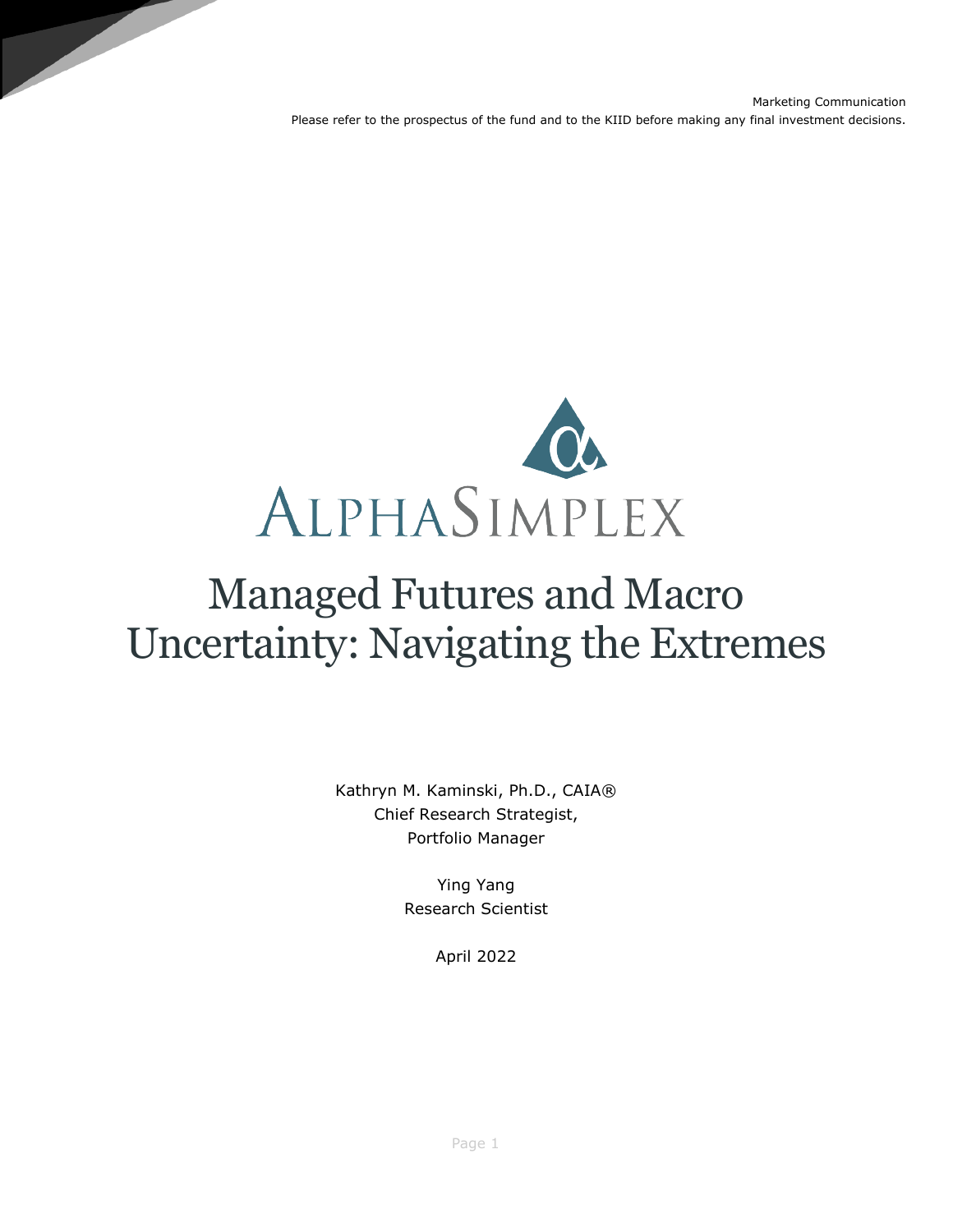

#### **Introduction**

The past forty years has been a spectacular period for the 60/40 portfolio. Equities continued to hit new highs, interest rates drifted lower and lower with low price inflation. Under the backdrop of low macroeconomic uncertainty, goods have been plentiful and easily accessible, and supply chains have worked in an efficient manner around the world. This entire narrative changed in 2020 when the world faced a global pandemic. Since then, inflation has hit its highest year-over-year number in 40 years, and scarcity, supply chain issues, and general disruptions have plagued once streamlined and globally integrated businesses. Since February 2022, geopolitical issues surrounding the war in Ukraine only further exacerbated the situation.

Going forward, inflation and the potential for rising rates are themes that will be important. Figure 1 plots the year-over-year consumer price index changes alongside 10-year and 2 year yields. From this graph, we can see how extreme levels of CPI have moved ahead of prevailing interest rates. Although it is hard to say how extreme the changes in markets will be there is one thing that seems to be certain – the range of outcomes for different asset classes is large and there is little consensus.



*Figure 1: Changes in the year-over-year Consumer Price Index (CPI) and the U.S. Treasury 10-Year and 2-Year Note yields from June 1976 (inception of the 2-Year Note) to March 2022. Source: Bloomberg, AlphaSimplex.* 

## **Macro Uncertainty and Managed Futures**

To examine the impact of macro uncertainty on different asset classes, we consider a multiasset definition of macro uncertainty based on an aggregated measure across equities, fixed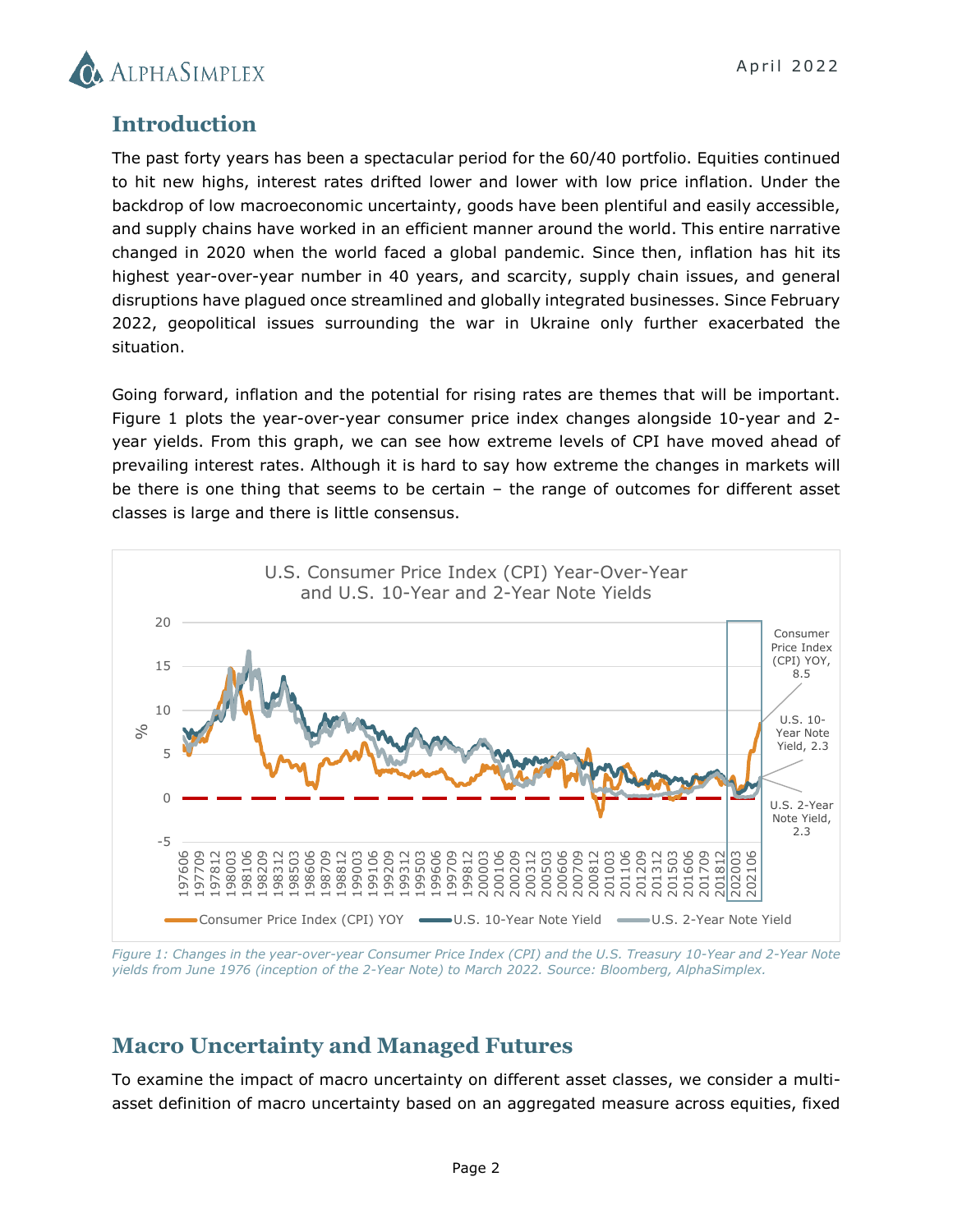

income, currencies, and commodities. To proxy a measure of uncertainty, we use the implied volatility for each asset class aggregated and risk adjust for each asset class as different asset classes have ranges in levels of uncertainty. Figure 2 plots macro uncertainty from 2005 to present. From this graph, we can examine the extreme periods of macro uncertainty (either low or high) and rising or falling uncertainty. The low or high uncertainty is defined as the top 30% or bottom 30% absolute level of uncertainty. Rising or falling uncertainty is measured trough to peak or vice versa for different periods (marked in arrows in the graph).



*Figure 2: Macro Uncertainty from December 2005 to March 2022. Macro uncertainty is the aggregated implied multi*asset volatility across equity, fixed income, currencies, and commodities. High vs. low macro uncertainty is defined *by the absolute level where top 30% is high and bottom 30% is low. Rising and falling periods of uncertainty are defined by peak to trough periods. Source: Bloomberg, AlphaSimplex.* 

From Figure 2, we can see that periods of high uncertainty include crises like the Great Financial crisis, the 2011 Euro crisis, and the recent COVID-19 crisis. Periods of low macro uncertainty tend to be periods of relatively calm markets, often before a crisis period begins. To consider how different asset classes behave in either low or high macro uncertainty, Figure 3 plots the performance of equity, fixed income, currency, and commodity markets as well as Managed Futures using the SG Trend Index. From this graph, we can see that equities perform particularly well during periods of low uncertainty; to a lesser extent, bonds, commodities, and the U.S. dollar also perform positively during these periods. During periods of high uncertainty, on the other hand, equities perform negatively, as do commodities, but bonds and the U.S. dollar perform positively. Trend-following strategies perform positively in periods of both high and low macro uncertainty.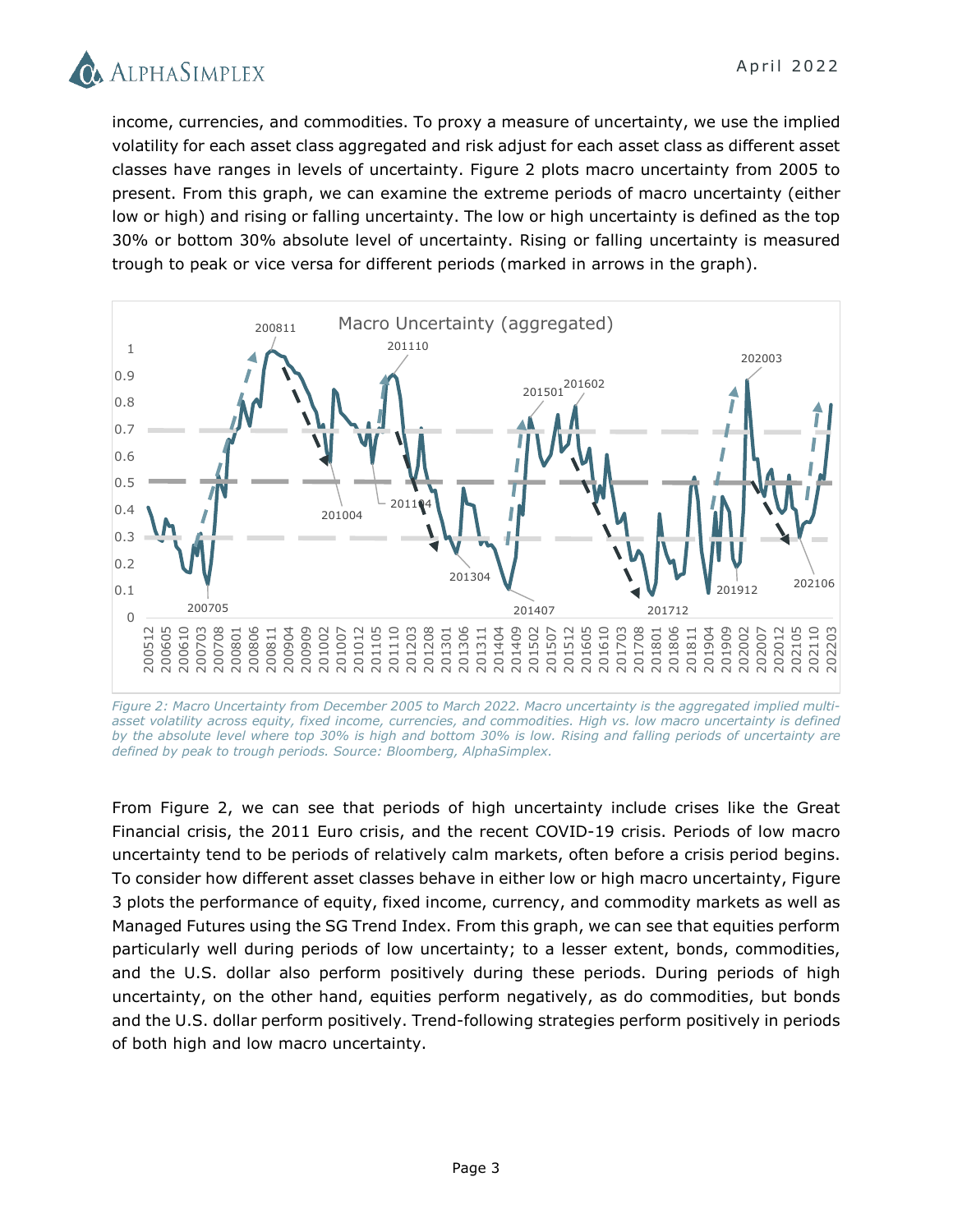



*Figure 3: Performance of equity, fixed-income, currency, and commodity markets and the SG Trend Index during periods of low and high macro uncertainty based on monthly performance from December 2005 to March 2022. Past performance is not necessarily indicative of future results. Source: Bloomberg, AlphaSimplex.*

Performance can also be affected by changing macro environments. As a comparison, Table 1 lists the largest changes in macro uncertainty and the corresponding returns for each of the same asset classes, as well as for trend followers. From this Table, we can see that commodity and equity markets have tended to struggle during periods of rising uncertainty while trendfollowing strategies outperform during those periods. On the other hand, equities and commodities have tended to outperform during periods of falling uncertainty, while trendfollowing strategies underperform during those periods.

|                               |           | Start Month End Month | Description          | S&P 500<br>Index | <b>BarCap</b><br>Agg Index | U.S.<br>Dollar<br>Index | <b>GSCI</b><br>Index | <b>SG Trend</b><br>Index |
|-------------------------------|-----------|-----------------------|----------------------|------------------|----------------------------|-------------------------|----------------------|--------------------------|
| Rising<br>Uncertainty         | May 2007  | <b>Nov 2008</b>       | Lead up to GFC       | $-2.5%$          | 0.3%                       | 0.4%                    | $-0.7%$              | 1.4%                     |
|                               | Apr 2011  | Oct 2011              | Lead up to Euro Debt | $-0.7%$          | 0.9%                       | 0.1%                    | $-1.4\%$             | $-0.8%$                  |
|                               | July 2014 | Jan 2015              | Oil Selloff          | 0.3%             | 0.6%                       | 2.5%                    | $-7.3%$              | 3.5%                     |
|                               | Dec 2019  | Mar 2020              | Lead up to COVID-19  | $-4.6%$          | 0.8%                       | 0.2%                    | $-10.4%$             | 0.4%                     |
|                               | Sep 2021  | Mar 2022              | Inflation concerns   | $0.1\%$          | $-1.0\%$                   | 0.9%                    | 5.5%                 | 2.6%                     |
|                               | Average   |                       |                      | $-1.5%$          | 0.3%                       | 0.8%                    | $-2.9%$              | 1.4%                     |
| <b>Jncertainty</b><br>Falling | Dec 2008  | Apr 2010              | Recovery from GFC    | 1.8%             | 0.7%                       | $-0.3%$                 | 0.3%                 | 0.2%                     |
|                               | Nov 2011  | Apr 2013              | Quantitative Easing  | 1.4%             | 0.3%                       | 0.4%                    | $-0.2%$              | 0.3%                     |
|                               | Feb 2016  | Dec 2017              | Equity bull market   | 1.4%             | 0.2%                       | $-0.3%$                 | 1.0%                 | $-0.3%$                  |
|                               | Apr 2020  | June 2021             | Reflation recovery   | 3.5%             | 0.2%                       | $-0.4%$                 | $4.0\%$              | 0.8%                     |
|                               | Average   |                       |                      | 2.0%             | 0.4%                       | $-0.2%$                 | 1.3%                 | 0.2%                     |

*Table 1: Asset class and trend-following performance during periods of rising and falling macro uncertainty. Data from 2005 to 2021. Past performance is not necessarily indicative of future results. Source: Bloomberg, AlphaSimplex.*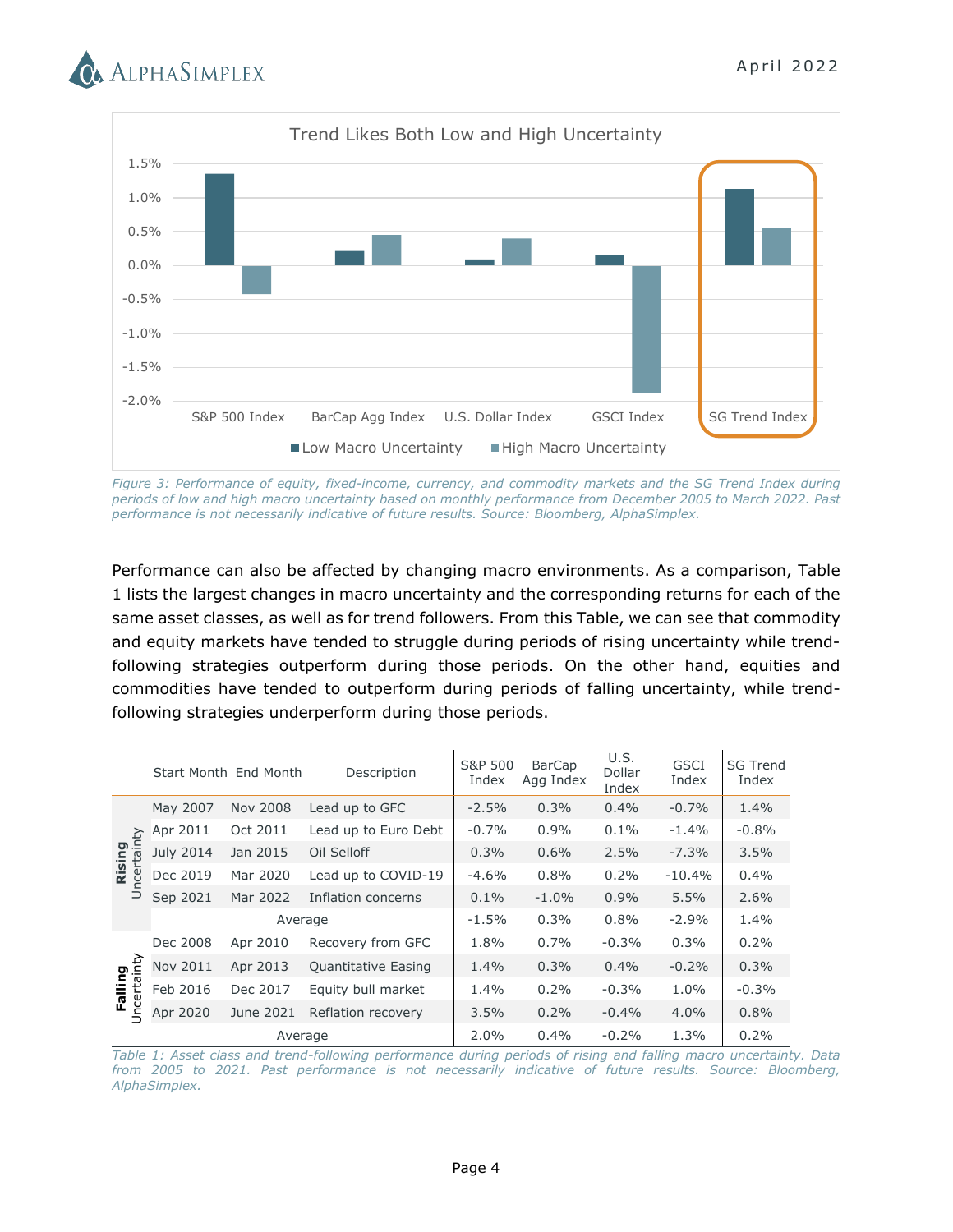

 $\overline{a}$ 

## **Navigating the Extremes: Managed Futures in Good Times and Bad Times**

From both Figure 3 and Table 1, it seems that trend-following strategies tend to like both low and high macro uncertainty and they seem to work well during periods of rising uncertainty. Since macro uncertainty is a general term, we can examine some of the extreme environments, both high and low, and see how asset classes and trend-following strategies perform. To do this, we consider their performance during extreme periods of inflation surprise, both high and low, as well as during rallies and crashes for each asset class. We choose to consider inflation surprise given the current macro environment using the Citi Surprise Index.<sup>[1](#page-4-0)</sup>

Figure 4 plots the return for different asset classes and trend following during very low or very high inflation surprise. From this chart, we can see that during this period equities and bonds like both low and high inflation surprises, while commodities and currencies prefer higher inflation surprise. Trend following is positive during both low and high inflation surprise.



*Figure 4: Performance of different asset classes and trend following during periods of very low or very high inflation surprise based on monthly performance from December 2005 to March 2022. Past performance is not necessarily indicative of future results. Source: Bloomberg, AlphaSimplex.*

Figure 5 plots asset class performance for equity, fixed income, currency, commodities, and trend following during rallies and crashes for each asset class. For equity crashes, bonds and the U.S. dollar have tended to have positive returns while commodity markets have tended to be negative. Trend following has positive performance for both positive and negative

<span id="page-4-0"></span><sup>&</sup>lt;sup>1</sup> The Citi Inflation Surprise index measures price surprises relative to market expectations. When the index is higher, measures of inflation are higher than expected.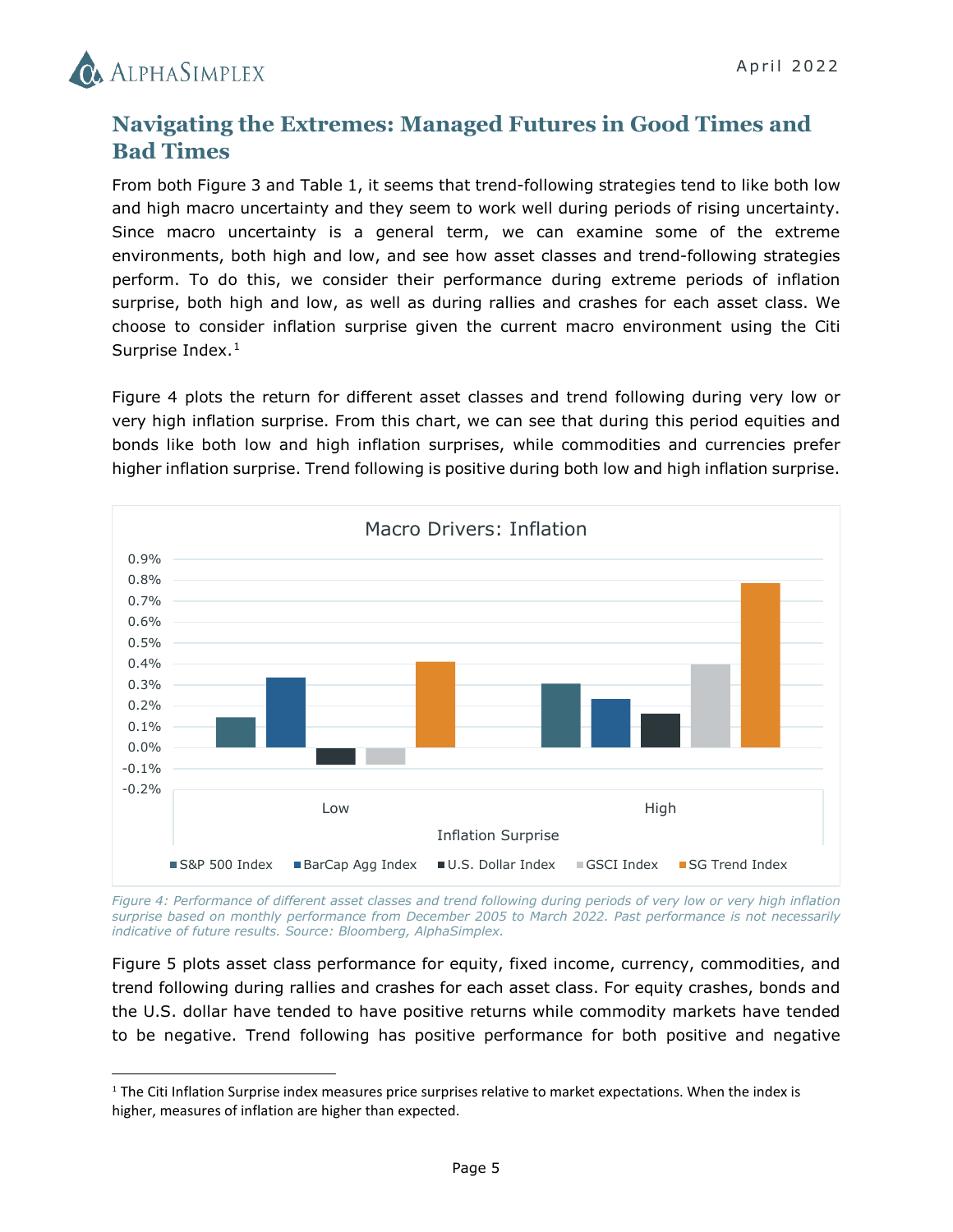

l

periods in equity markets. For bond selloffs, only the U.S. dollar has had strong positive performance, while both equities and commodities had slight positive performance; all three asset classes were flat-to-negative during bond rallies. Trend following has positive returns during bond rallies and negative returns during bond selloffs.<sup>[2](#page-5-0)</sup> For currencies, equities, bonds, and commodities have tended to do well when the dollar sells off whereas when the dollar rallies only bonds had a positive return. Trend following has a more positive return during dollar sell offs but it is still positive during a dollar rally. From Figure 5, most asset classes react differently across extreme environments. Trend-following strategies tend to like the extremes.



*Figure 5: Asset class performance for equity, fixed income, currency, and commodity markets with trend-following performance during rallies and sell-offs for each asset class based on monthly performance from December 2005 to March 2022. Past performance is not necessarily indicative of future results. Source: Bloomberg, AlphaSimplex.*

<span id="page-5-0"></span> $2$  During this period, the prevailing trend in bonds has been upward. In this period, it is not surprising that all bond sell-offs have reverted. This has not been the case year-to-date in 2022.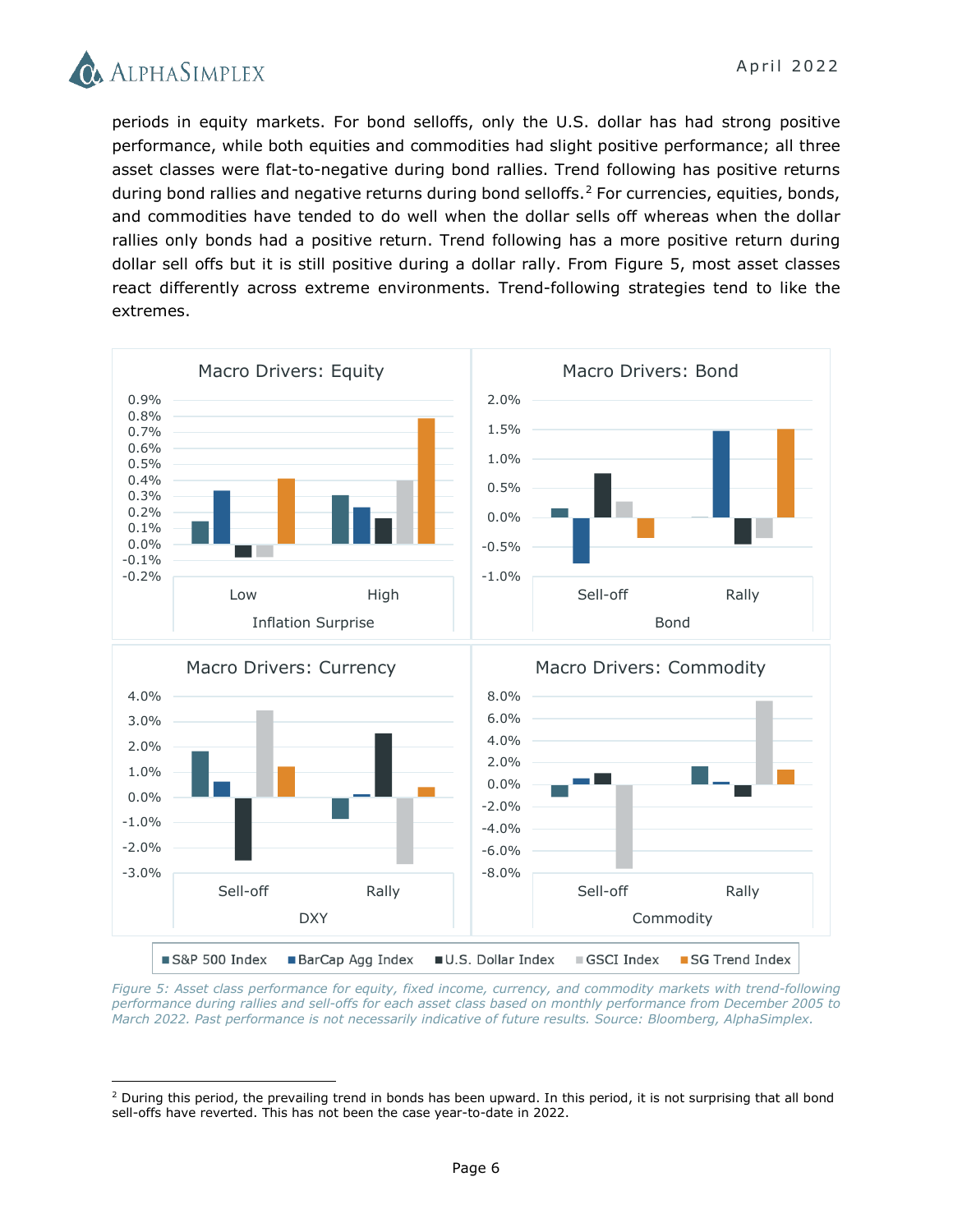

## **Portfolio Benefits of Managed Futures**

Given that trend-following strategies have tended to like macro uncertainty during the period analyzed in this study in terms of navigating extreme moves in markets, there were generally benefits to adding the strategy to a traditional investment portfolio during this period. To demonstrate this, Table 2 lists extreme environments and the performance impact of adding trend following to a traditional 60/40 portfolio. Across extreme environments, trend following tends to increase overall portfolio returns and improve risk-adjusted returns.

|                           |          |          | <b>Annualized Return</b>     | <b>Sharpe Ratio</b> |                              |  |
|---------------------------|----------|----------|------------------------------|---------------------|------------------------------|--|
|                           |          | 60/40    | $60/40 +$<br><b>SG Trend</b> | 60/40               | $60/40 +$<br><b>SG Trend</b> |  |
|                           | Low      | 2.7%     | 2.9%                         | 0.30                | 0.36                         |  |
| <b>Inflation Surprise</b> | High     | 3.3%     | 3.9%                         | 0.30                | 0.41                         |  |
|                           | Rally    | 37.5%    | 35.1%                        | 7.44                | 8.26                         |  |
| <b>Equity Market</b>      | Sell-Off | $-30.7%$ | $-27.2%$                     | $-4.62$             | $-4.80$                      |  |
|                           | Rally    | 13.2%    | 13.6%                        | 1.47                | 1.73                         |  |
| <b>Commodity Market</b>   | Sell-Off | $-5.2%$  | $-4.7%$                      | $-0.50$             | $-0.51$                      |  |
| <b>Bond Market</b>        | Rally    | 7.2%     | 8.3%                         | 0.71                | 0.91                         |  |
|                           | Sell-Off | $-2.6%$  | $-2.7%$                      | $-0.27$             | $-0.32$                      |  |
| U.S. Dollar               | Rally    | $-5.5%$  | $-4.5%$                      | $-0.62$             | $-0.55$                      |  |
|                           | Sell-Off | 16.2%    | 16.1%                        | 1.93                | 2.14                         |  |
|                           | Low      | 10.9%    | m.<br>10.9%                  | 2.22                | 2.18                         |  |
| Macro Uncertainty         | High     | $-1.3%$  | $-0.6%$                      | $-0.10$             | $-0.05$                      |  |

*Table 2: Portfolio benefit during extreme macro environments from December 2005 to March 2022. Past performance is not necessarily indicative of future results. Source: Bloomberg, AlphaSimplex.*

### **Summary**

Given recent geopolitical events, increased levels of inflation, and the push towards rising rates, there is also an increase in macro uncertainty. Investors may expect extreme moves in a number of markets as they navigate the impact of these changes. To examine the impact of macro uncertainty, we use a multi-asset class measure of macro uncertainty and find that during the period analyzed in this study most assets prefer periods of low macro uncertainty and very few like high or rising macro uncertainty. Trend-following strategies, when compared with traditional asset classes, seem to like both high and low macro uncertainty, and particularly prefer periods of rising macro uncertainty. As a result, we further examine the performance of traditional assets during extreme periods (both rallies and sell-offs) and periods of high and low inflation surprise. Over a range of extreme environments, trend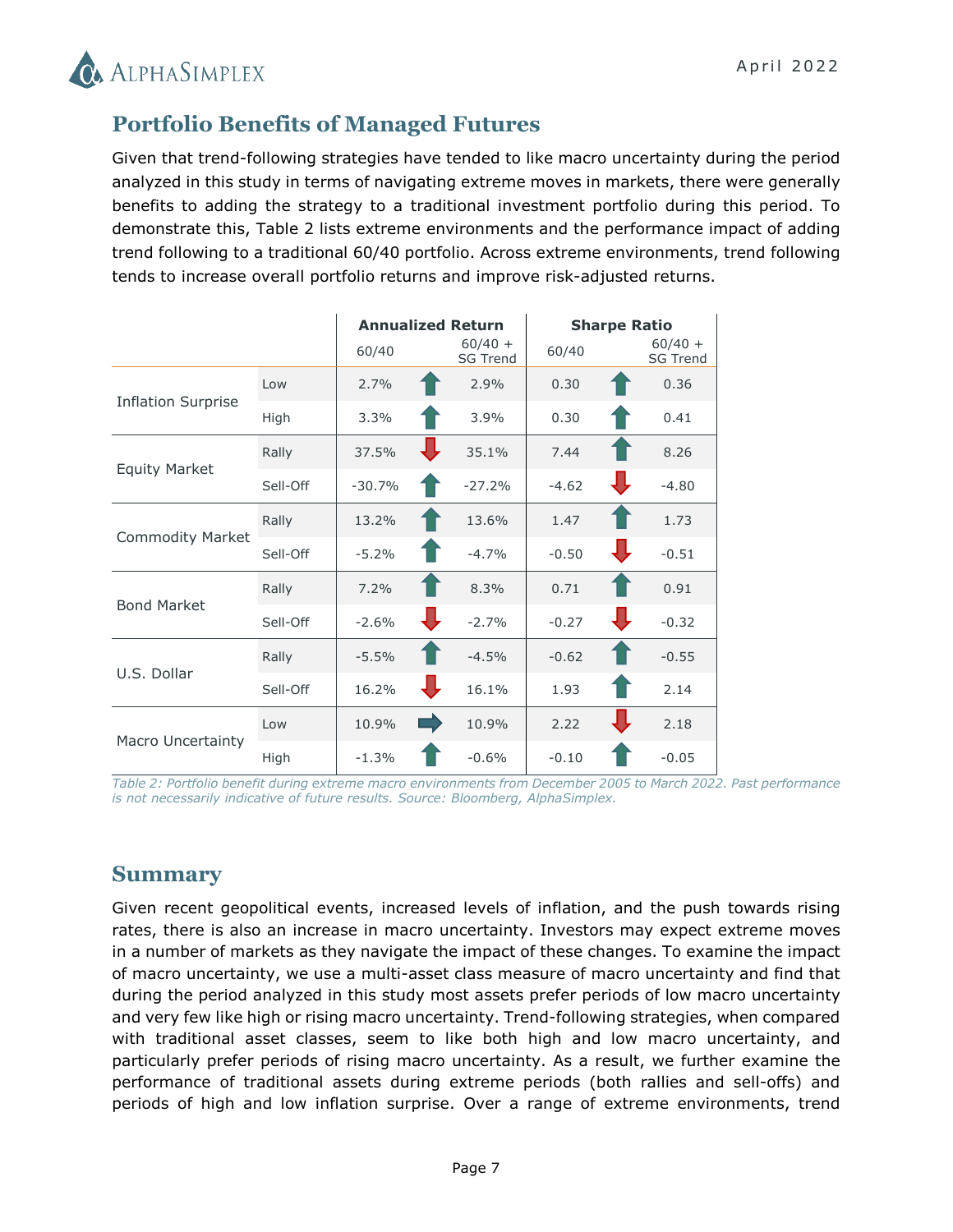

followers tend to find opportunity during the extreme periods where some traditional assets tend to sell off. This observation demonstrates the value of diversification both during extreme periods and during periods of high macro uncertainty. Put simply, for good or for bad, extreme periods drive more persistent trends. When these trends are captured as part of a trendfollowing strategy, they can provide diversification to an overall portfolio.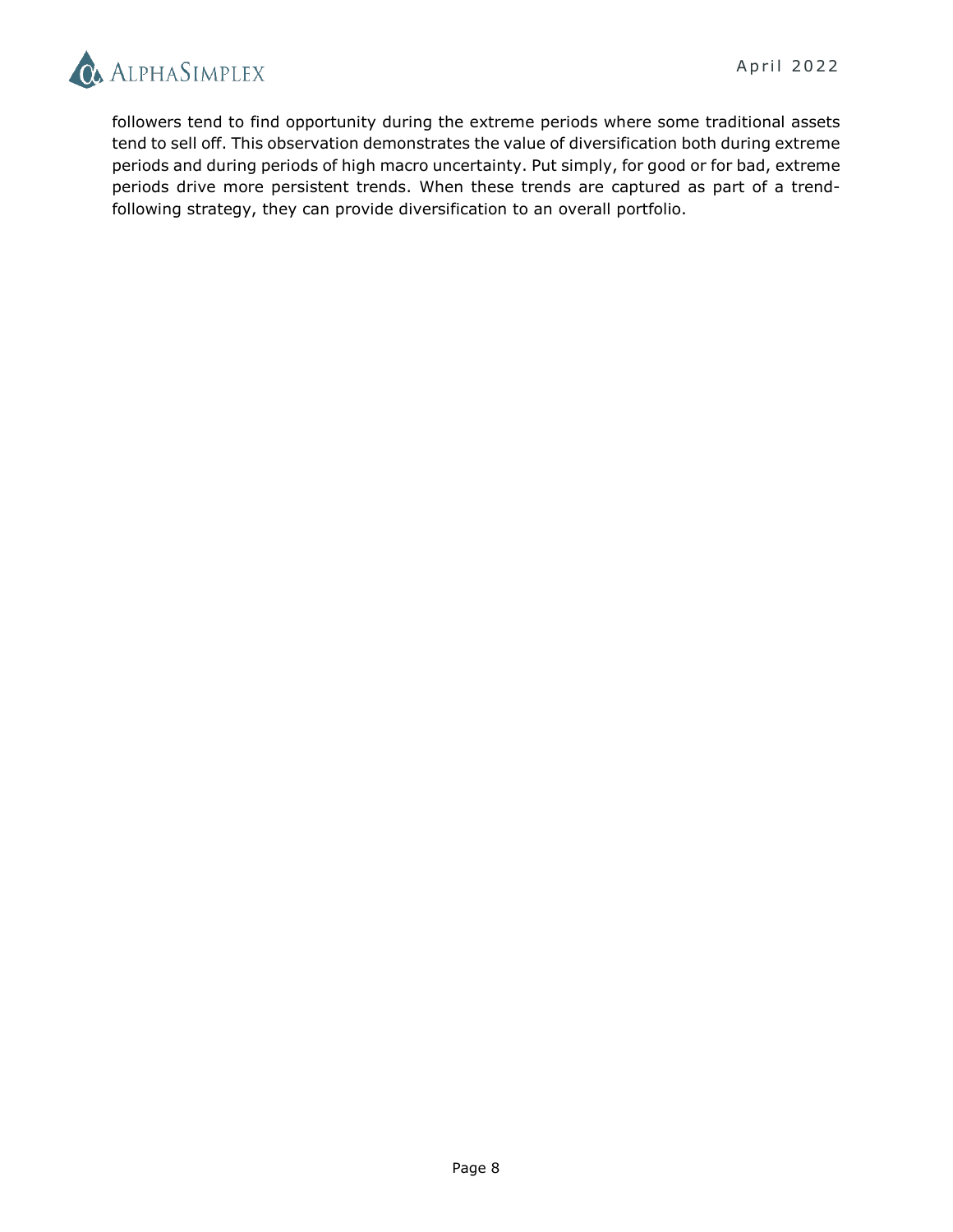

#### **About the Authors**

Kathryn M. Kaminski, Ph.D., CAIA® is the Chief Research Strategist at AlphaSimplex Group. As Chief Research Strategist, Dr. Kaminski conducts applied research, leads strategic research initiatives, focuses on portfolio construction and risk management, and engages in product development. She also serves as a co-portfolio manager for the AlphaSimplex Managed Futures Strategy. Dr. Kaminski's research and industry commentary have been published in a wide range of industry publications as well as academic journals. She is the co-author of the book *Trend Following with Managed Futures: The Search for Crisis Alpha* (2014). Dr. Kaminski holds a B.S. in Electrical Engineering and Ph.D. in Operations Research from MIT.

Ying Yang, MFE, is a Research Scientist at AlphaSimplex. As a Research Scientist, Ms. Yang focuses on applied research and supports the portfolio management teams. Ms. Yang earned both a B.S. in Mathematics and Physics and a B.A. in Economics and Management from Tsinghua University as well as an M.F.E. from the Haas School of Business at the University of California at Berkeley.

#### **Contact Information**

For more information, please contact: [clientservices@alphasimplex.com](mailto:clientservices@alphasimplex.com) 617-475-7100

#### **Disclosures**

Past performance is not necessarily indicative of future results. Managed Futures strategies can be considered alternative investment strategies. Alternative investments involve unique risks that may be different from those associated with traditional investments, including illiquidity and the potential for amplified losses or gains. Investors should fully understand the risks associated with any investment prior to investing. Commodity-related investments, including derivatives, may be affected by a number of factors including commodity prices, world events, import controls, and economic conditions and therefore may involve substantial risk of loss.

The illustrations and examples presented in this document were created by AlphaSimplex based on unaudited data and methodologies. Accordingly, while the underlying data were obtained from sources believed to be reliable, AlphaSimplex provides no assurances as to the accuracy or completeness of these illustrations and examples. The views and opinions expressed are as of 3/31/2022 and may change based on market and other conditions. There can be no assurance that developments will transpire as forecasted, and actual results may vary. All investments are subject to risk, including risk of loss.

This document has been prepared for informational purposes only and should not be construed as investment advice. AlphaSimplex is not registered or authorized in all jurisdictions and the strategy described may not be available to all investors in a jurisdiction. Any provision of investment services by AlphaSimplex would only be possible if it was in compliance with all applicable laws and regulations, including, but not limited to, obtaining any required registrations. This material should not be considered a solicitation to buy or an offer to sell any product or service to any person in any jurisdiction where such activity would be unlawful.

Publication: April 2022. Copyright © 2022 by AlphaSimplex Group, LLC. All Rights Reserved.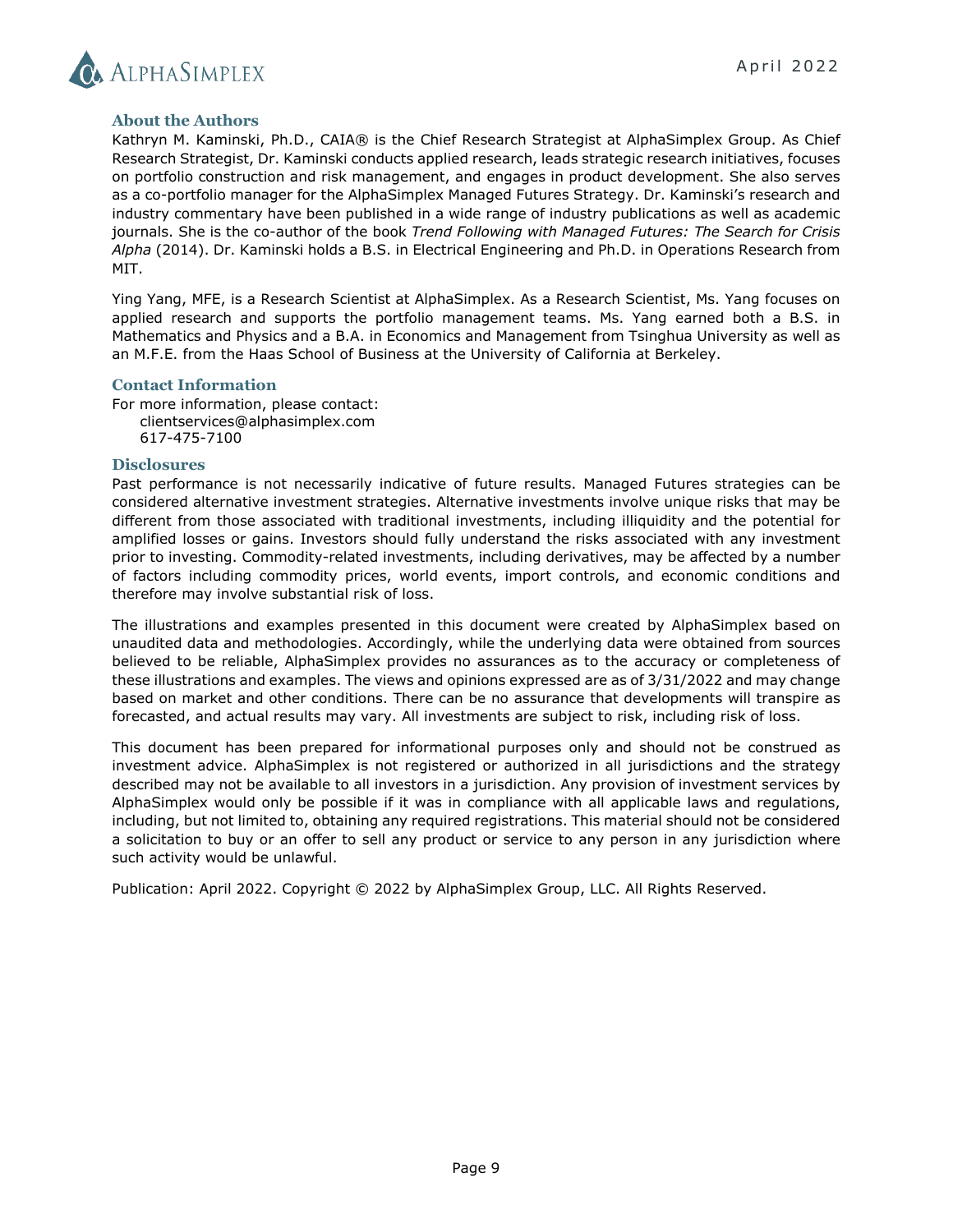

#### *Additional notes*

This material has been provided for information purposes only to investment service providers or other Professional Clients, Qualified or Institutional Investors and, when required by local regulation, only at their written request. This material must not be used with Retail Investors. To obtain a summary of investor rights in the official language of your jurisdiction, please consult the legal documentation section of the website (im.natixis.com/intl/intl-fund-documents). **In the E.U.:** Provided by Natixis Investment Managers International or one of its branch offices listed below. Natixis Investment Managers International is a portfolio management company authorized by the Autorité des Marchés Financiers (French Financial Markets Authority - AMF) under no. GP 90- 009, and a public limited company (société anonyme) registered in the Paris Trade and Companies Register under no. 329 450 738. Registered office: 43 avenue Pierre Mendès France, 75013 Paris. Italy: Natixis Investment Managers International Succursale Italiana, Registered office: Via San Clemente 1, 20122 Milan, Italy. Netherlands: Natixis Investment Managers International, Nederlands (Registration number 000050438298). Registered office: Stadsplateau 7, 3521AZ Utrecht, the Netherlands. Sweden: Natixis Investment Managers International, Nordics Filial (Registration

number 516412-8372- Swedish Companies Registration Office). Registered office: Kungsgatan 48 5tr, Stockholm 111 35, Sweden. **Or**,

Provided by Natixis Investment Managers S.A. or one of its branch offices listed below. Natixis Investment Managers S.A. is a Luxembourg management company that is authorized by the Commission de Surveillance du Secteur Financier and is incorporated under Luxembourg laws and registered under n. B 115843. Registered office of Natixis Investment Managers S.A.: 2, rue Jean Monnet, L-2180 Luxembourg, Grand Duchy of Luxembourg. Germany: Natixis Investment Managers S.A., Zweigniederlassung Deutschland (Registration number: HRB 88541). Registered office: Senckenberganlage 21, 60325 Frankfurt am Main. Belgium: Natixis Investment Managers S.A., Belgian Branch, Gare Maritime, Rue Picard 7, Bte 100, 1000 Bruxelles, Belgium. Spain: Natixis Investment Managers, Sucursal en España, Serrano n°90, 6th Floor, 28006 Madrid, Spain. **In Switzerland:** Provided for information purposes only by Natixis Investment Managers, Switzerland Sàrl, Rue du Vieux Collège 10, 1204 Geneva, Switzerland or its representative office in Zurich, Schweizergasse 6, 8001 Zürich.

**In the British Isles:** Provided by Natixis Investment Managers UK Limited which is authorised and regulated by the UK Financial Conduct Authority (register no. 190258) - registered office: Natixis Investment Managers UK Limited, One Carter Lane, London, EC4V 5ER. When permitted, the distribution of this material is intended to be made to persons as described as follows: **in the United Kingdom:** this material is intended to be communicated to and/or directed at investment professionals and professional investors only; **in Ireland:** this material is intended to be communicated to and/or directed at professional investors only; **in Guernsey:** this material is intended to be communicated to and/or directed at only financial services providers which hold a license from the Guernsey Financial Services Commission; **in Jersey:** this material is intended to be communicated to and/or directed at professional investors only; **in the Isle of Man:** this material is intended to be communicated to and/or directed at only financial services providers which hold a license from the Isle of Man Financial Services Authority or insurers authorised under section 8 of the Insurance Act 2008.

**In the DIFC:** Provided in and from the DIFC financial district by Natixis Investment Managers Middle East (DIFC Branch) which is regulated by the DFSA. Related financial products or services are only available to persons who have sufficient financial experience and understanding to participate in financial markets within the DIFC, and qualify as Professional Clients or Market Counterparties as defined by the DFSA. No other Person should act upon this material. Registered office: Unit L10-02, Level 10, ICD Brookfield Place, DIFC, PO Box 506752, Dubai, United Arab Emirates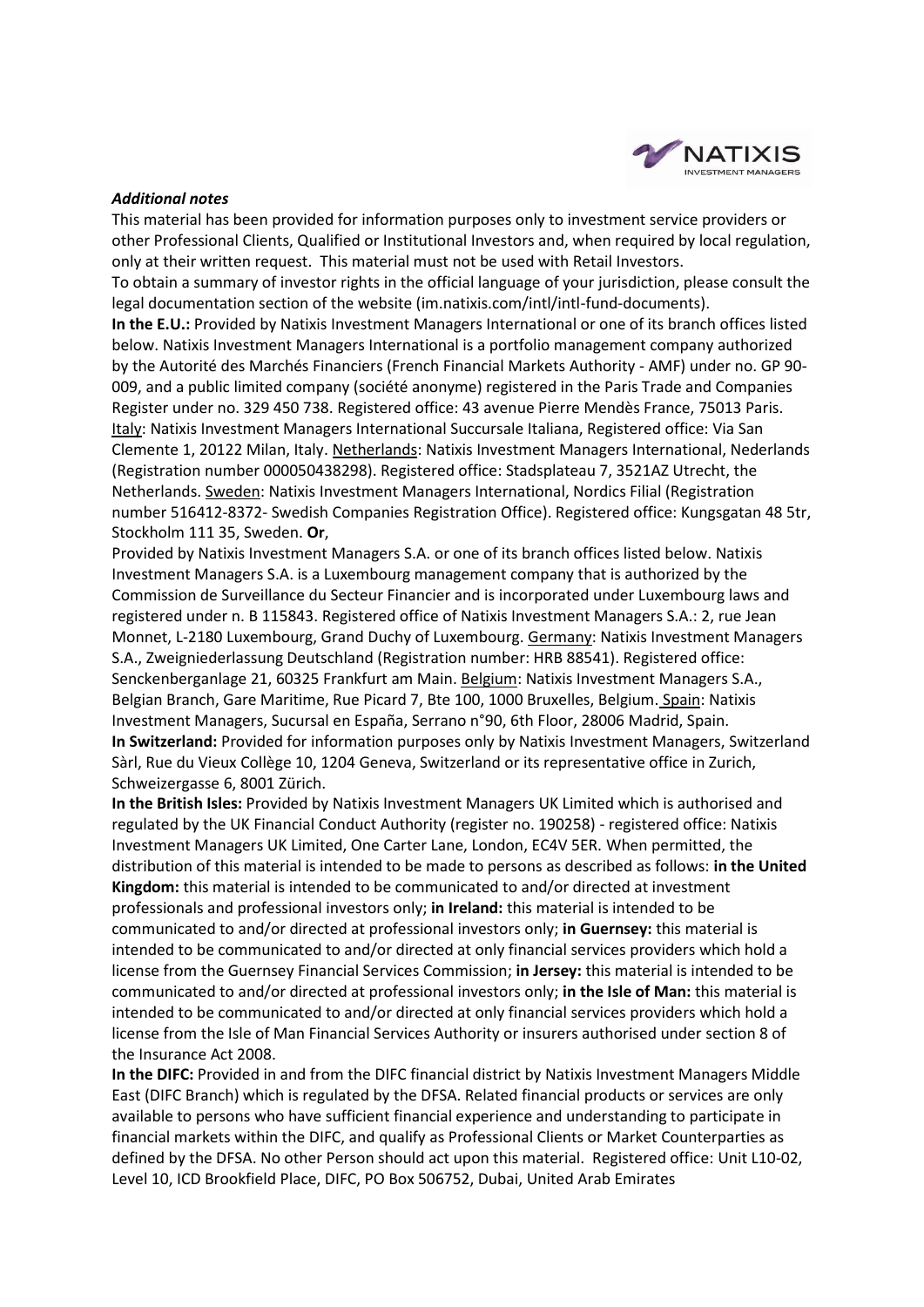**In Taiwan:** Provided by Natixis Investment Managers Securities Investment Consulting (Taipei) Co., Ltd., a Securities Investment Consulting Enterprise regulated by the Financial Supervisory Commission of the R.O.C. Registered address: 34F., No. 68, Sec. 5, Zhongxiao East Road, Xinyi Dist., Taipei City 11065, Taiwan (R.O.C.), license number 2020 FSC SICE No. 025, Tel. +886 2 8789 2788. In Singapore: Provided by Natixis Investment Managers Singapore Limited (company registration no. 199801044D) to distributors and qualified investors for information purpose only.

**In Hong Kong:** Provided by Natixis Investment Managers Hong Kong Limited to professional investors for information purpose only.

**In Australia:** Provided by Natixis Investment Managers Australia Pty Limited (ABN 60 088 786 289) (AFSL No. 246830) and is intended for the general information of financial advisers and wholesale clients only.

**In New Zealand:** This document is intended for the general information of New Zealand wholesale investors only and does not constitute financial advice. This is not a regulated offer for the purposes of the Financial Markets Conduct Act 2013 (FMCA) and is only available to New Zealand investors who have certified that they meet the requirements in the FMCA for wholesale investors. Natixis Investment Managers Australia Pty Limited is not a registered financial service provider in New Zealand.

**In Colombia:** Provided by Natixis Investment Managers International Oficina de Representación (Colombia) to professional clients for informational purposes only as permitted under Decree 2555 of 2010. Any products, services or investments referred to herein are rendered exclusively outside of Colombia. This material does not constitute a public offering in Colombia and is addressed to less than 100 specifically identified investors.

**In Latin America:** Provided by Natixis Investment Managers International.

**In Chile:** Esta oferta privada se inicia el día de la fecha de la presente comunicación. La presente oferta se acoge a la Norma de Carácter General N° 336 de la Superintendencia de Valores y Seguros de Chile. La presente oferta versa sobre valores no inscritos en el Registro de Valores o en el Registro de Valores Extranjeros que lleva la Superintendencia de Valores y Seguros, por lo que los valores sobre los cuales ésta versa, no están sujetos a su fiscalización. Que por tratarse de valores no inscritos, no existe la obligación por parte del emisor de entregar en Chile información pública respecto de estos valores. Estos valores no podrán ser objeto de oferta pública mientras no sean inscritos en el Registro de Valores correspondiente.

**In Mexico:** Provided by Natixis IM Mexico, S. de R.L. de C.V., which is not a regulated financial entity, securities intermediary, or an investment manager in terms of the Mexican Securities Market Law (Ley del Mercado de Valores) and is not registered with the Comisión Nacional Bancaria y de Valores (CNBV) or any other Mexican authority. Any products, services or investments referred to herein that require authorization or license are rendered exclusively outside of Mexico. While shares of certain ETFs may be listed in the Sistema Internacional de Cotizaciones (SIC), such listing does not represent a public offering of securities in Mexico, and therefore the accuracy of this information has not been confirmed by the CNBV. Natixis Investment Managers is an entity organized under the laws of France and is not authorized by or registered with the CNBV or any other Mexican authority. Any reference contained herein to "Investment Managers" is made to Natixis Investment Managers and/or any of its investment management subsidiaries, which are also not authorized by or registered with the CNBV or any other Mexican authority.

**In Uruguay:** Provided by Natixis Investment Managers Uruguay S.A., a duly registered investment advisor, authorised and supervised by the Central Bank of Uruguay. Office: San Lucar 1491, Montevideo, Uruguay, CP 11500. The sale or offer of any units of a fund qualifies as a private placement pursuant to section 2 of Uruguayan law 18,627.

**In Brazil:** Provided to a specific identified investment professional for information purposes only by Natixis Investment Managers International. This communication cannot be distributed other than to the identified addressee. Further, this communication should not be construed as a public offer of any securities or any related financial instruments. Natixis Investment Managers International is a